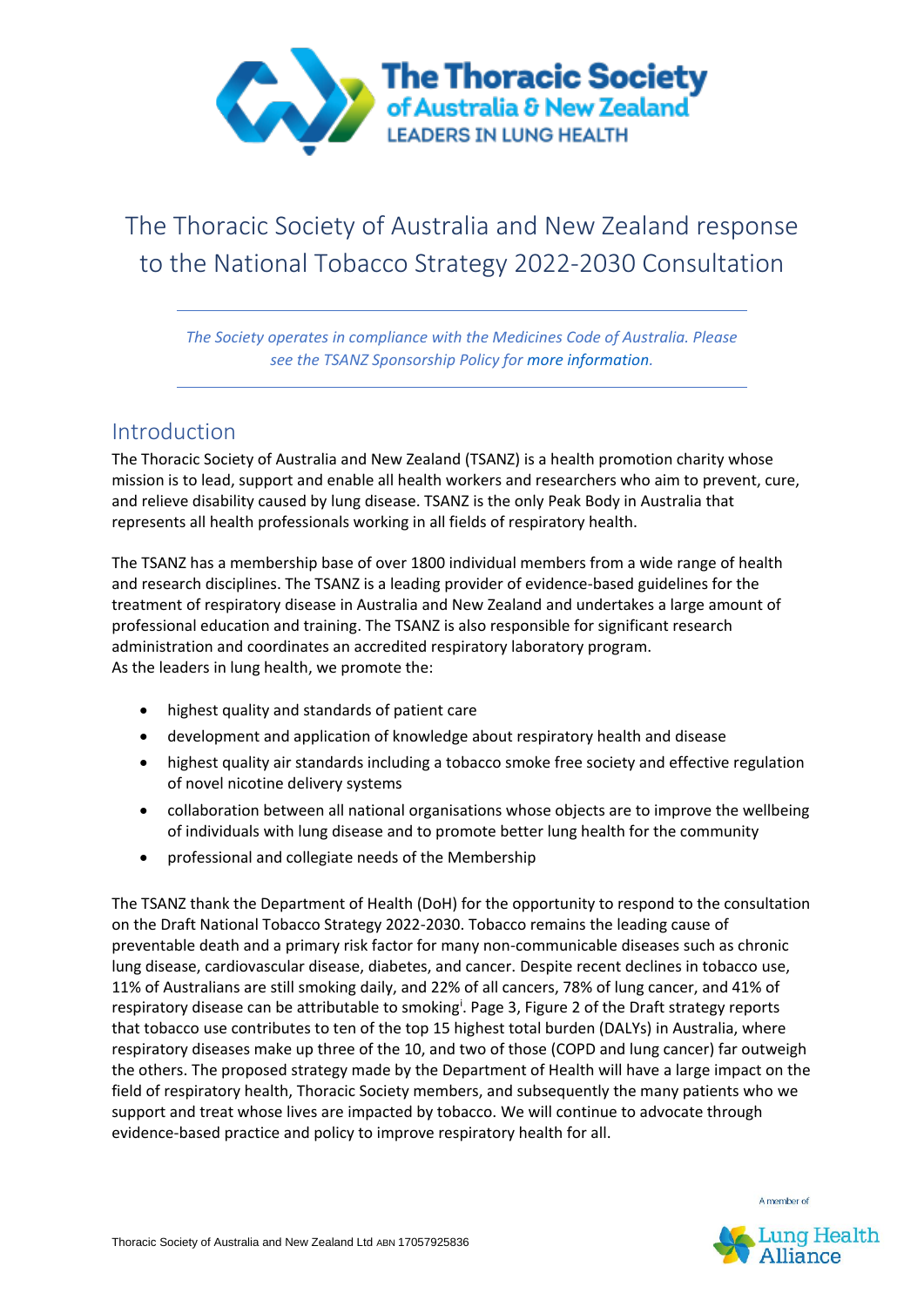

## Consultation Topic

The Australian Department of Health is seeking stakeholder feedback on the Draft National Tobacco Strategy (NTS) 2022-2030 through a survey consisting of six (6) questions.

#### TSANZ Feedback

The Thoracic Society is supportive of the Draft National Tobacco Strategy. Ending tobacco use in Australia is an urgent priority the Thoracic Society highly endorses. A target of <5% daily smoking by 2030 would result in significant benefits, including improved quality of life, reduced health service utilisation, reduced disease burden, and help close the socioeconomic and health inequality gaps caused by tobacco for smokers, their families, and the wider Australian population. The Thoracic Society has addressed each individual question posed by the Department of Health in further detail below.

#### 1. Do you agree with the goals and smoking prevalence targets for the draft NTS 2022-2030? Please provide an explanation for your selection.

The Thoracic Society strongly agree with the goals and smoking prevalence targets. We acknowledge that it will take exceptional investment and coordinated efforts across Government, Industry and Not-for-Profits to reach the ambitious national daily smoking prevalence target of less than 10% by 2025, and 5% by 2030. However, Australia's history pioneering tobacco control policies and practices, will provide a solid foundation for the aspiring aims needed to maintain this global leadership status.

### 2. Do you agree with the objectives for the draft NTS 2022-2030? Please provide an explanation for your selection.

The Thoracic Society agree with all objectives listed in the draft NTS 2022-2030. We note that denormalisation of the tobacco industry is the priority listed last, however, if denormalisation was successful, it would have substantial benefits and implications across all other listed objectives. We therefore recommend this objective be moved towards the top of the list. The Thoracic Society emphasises the need for greater access to evidence-based and proven quit smoking services that is equitable and affordable. Pressure must continue to be applied on reducing the uptake of tobacco use among new smokers, particularly in light of concerning trends showing dramatic increases in uptake of electronic nicotine delivery systems among youth, where between 2016 and 2019 a 275% increase was observed for youth aged 18-24 years, and 380% increase for youth aged 25-29 years<sup>i</sup>. This is of particular concern as evidence shows that use of electronic products are associated with a three-fold increase in taking up cigarette smoking among never smokers<sup>ii</sup>. Therefore, objectives to prevent and reduce harms associated with the marketing and use of novel and emerging products is essential to preventing a new wave of tobacco users in Australia.

Any objective which intends to boost access to quit supports for existing tobacco users must also be a key focus of the NTS. We recommend prioritising financial investment to maximise use of existing assets and infrastructure proven to be effective, such as prescription for evidence-based pharmacotherapy in combination with gold-standard behavioural counselling through Quit lines. This will require improved delivery and prioritisation of health professional training to deliver brief advice to smokers, which will likely need a change in attitudes by senior management and executive teams to make tobacco control efforts a priority in practice, rather than a luxury service that is

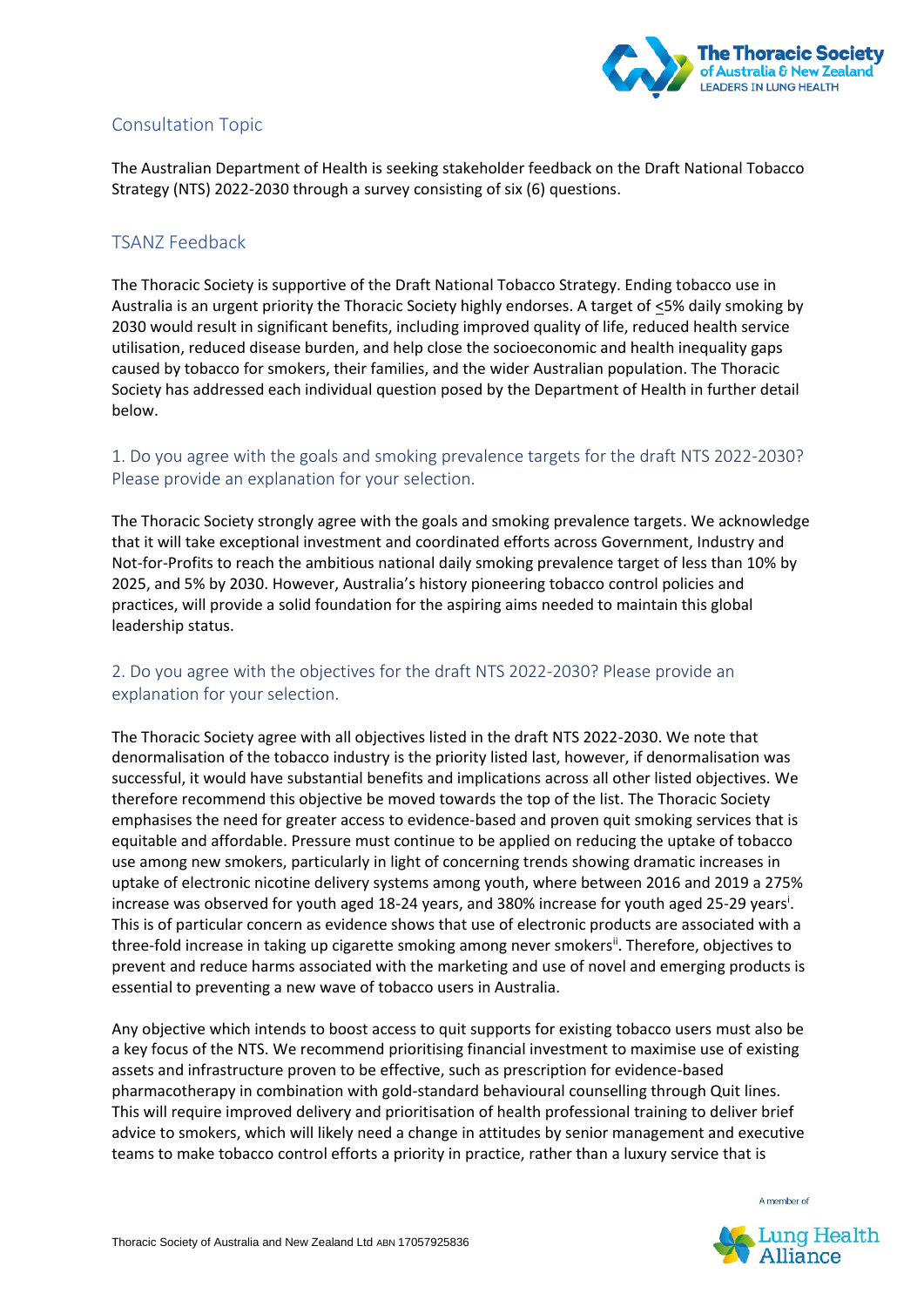

largely delivered ad hoc in clinical services with perceptions that it is someone else's job to support quit attempts.

Focussed objectives prioritising prevention of new smokers and support to quit for existing smokers who are experiencing inequality gaps, disadvantage and are at higher risk for tobacco use, is also an essential target that must receive adequate attention. Importantly, there are many silos operating in practice where efforts are being duplicated and valuable assets are not shared. A coordinated approach needs to be re-worked to maximise the value of investment for finite resources.

### 3. Do you agree with the guiding principles for the draft NTS 2022-2030? Please provide an explanation for your selection.

The Thoracic Society recommend prioritising smoking cessation and denormalisation of the tobacco industry as a primary guiding principle, given the cascading impacts that will be seen across all other stated objectives. The Department of Health must continue to work together with appropriate stakeholders in partnership to make evidence-based change, as stated in the guiding principles, however, the strategy for how partnership and engagement will happen needs a significant reorganisation as the current approach is not working effectively. There are inordinate amounts of tobacco control research occurring through universities, local government agencies, in clinical care and through not-for-profit organisations. Effective channels to funnel these assets into clinical practice, policy decisions and for public use, are near non-existent. This is resulting in considerable duplication of efforts, ineffective use of finite financial investments and a potential asset bank of diverse and comprehensive quit smoking solutions that are not being used to their full potential. A first step to implementation of this NTS should be a mass outreach initiative with an open invitation to any and all potential partners who are not conflicted with links to the tobacco industry.

Article 5.3 of the World Health Organisation (WHO) Framework Convention on Tobacco Control requires public officials to protect public health policies in relation to tobacco control "from commercial and other vested interests of the tobacco industry". Recent moves by Big Tobacco companies such as Phillip Morris International's acquisition of British healthcare company Vectura have caused concerns in the medical and research field, as many individuals are now inadvertently linked to Big Tobacco through their ties with Vectura. The Department of Health should take necessary precautions when consulting with stakeholders to ensure Big Tobacco's move into the health sector is met with scepticism. Past policies and campaigns by the DoH have caused a steady decline in smoking rates over the last 20 years<sup>i</sup>, and so continued pressure on tobacco companies as well as the development of Australian policies to combat the tobacco industry are paramount in reducing tobacco use in Australia.

#### 4. Do you agree with the priority areas for the draft NTS 2022-2030? Please provide an explanation for your selection.

The Thoracic Society are supportive of the priority areas of the draft NTS 2022-2030. Continued awareness of the addictive and harmful properties of tobacco and electronic nicotine delivery systems is required to promote change and develop tobacco control policies. An effective means to do this would be through mass media campaigns to accurately report evidence in relation to tobacco use, vaping, quitting and the tobacco industry, but in a novel and innovative means that engages the public rather than acts as yet another misguided though well-intentioned scare campaign or regurgitation of the same messages about the negative consequences for using tobacco industry products. The public are largely desensitised to these messages, particularly among our young Australians, where the harms and risks are largely known, but ignored due to perceptions of indestructability synonymous with those young of age or mind. Additional benefit of these

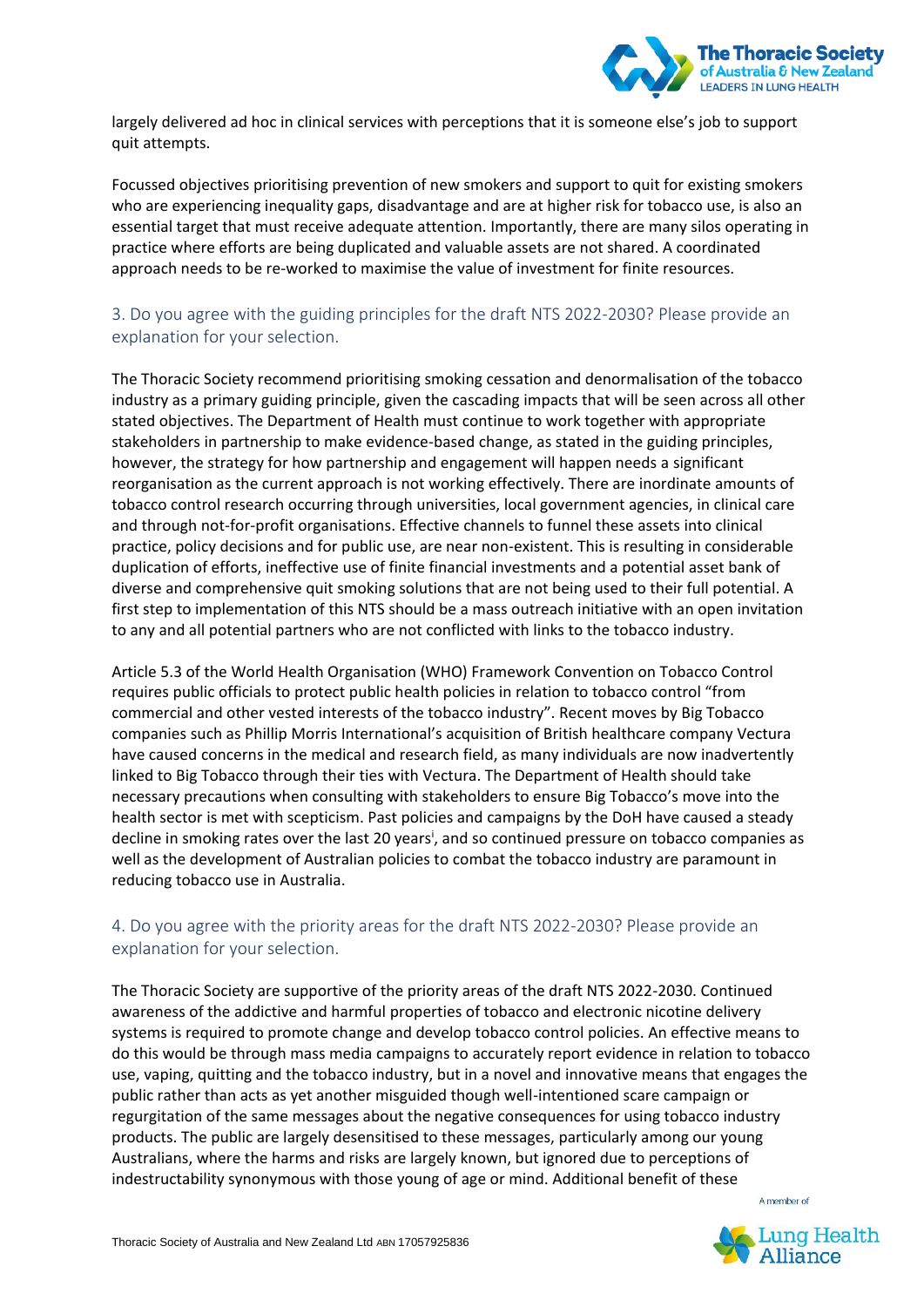

campaigns would be to promote uptake of existing evidence-based quit smoking services, strategies and treatments known to be effective in helping smokers quit, with instructions on how to access these services, and they would help to counter misinformation propagated by the tobacco industry and inadvertently through media outlets attempting to deliver transparent and balanced public information.

Existing evidence-based strategies and pharmacotherapies are being underutilised. Therefore, efforts to increase uptake of these gold-standard service and treatment models must be a priority, rather than investing in ancillary efforts with unproven efficacy and safety. Strengthened policies and legislation for emerging nicotine technology is required urgently, as the black market surrounding electronic nicotine delivery systems has been left unchecked for too long. This has resulted in reports that current efforts to curtail these illegal practices are ineffective, and they are ridiculed by the black-market industry and the publicili, iv,v.

## 5. Do you agree with the actions listed under each priority area for the draft NTS 2022-2030? Please provide an explanation for your section.

The Thoracic Society agree with the actions listed under each priority area. Transparency is a priority for all involved in this process. Tobacco companies have been trying to get a seat at the table for policy discussions as recently as the last consultation on the NTS<sup>vi</sup>. The DoH must ensure there is appropriate governance to support consultations and remove any potential influence that may come from companies or individuals who have conflicts of interest and are not declaring them<sup>vii</sup>.

The Thoracic Society draw attention to the importance of multifaceted media in this space; public health and awareness campaigns are critical to the success of the NTS. Australians of Aboriginal and Torres Strait Island descent, Culturally and Linguistically Diverse (CALD) backgrounds, and those living in low socioeconomic areas are amongst the worst affected by tobacco and whose partnership and voice must be most heard during consultations surrounding tobacco. It is vital that Aboriginal and Torres Strait Islander people and organisations are prioritised as partners and key stakeholders throughout the whole NTS process, from development through to delivery, evaluation and framing of the next iteration. Similarly, extra efforts should be made to foster agency for individuals within these organisations, involving engagement across all levels within communities, from grassroots to executives within Aboriginal Community Controlled Health Organisations (ACCHOs). This could be further enhanced to focus on empowerment for these communities with provision of resources and support to capacity building community-driven solutions.

Health communication involving young people as ambassadors and partners will help create a culture for the next generation against tobacco, as they are our future leaders, policy makers, and health professionals. The Thoracic Society note that anti-smoking campaigns in Australia have fallen well below the best-practice minimum benchmarksvill. With social media, influencers, and other subliminal advertising strategies used by Big Tobacco<sup>ix</sup>, it is important that young Australians are empowered with a voice in this space to counter Big Tobacco misinformation, which is supported by the DoH to counter the free flow of this type of marketing. We recommend the Government also consider how we plan to think differently and innovatively, using marketing, behaviour change and pop-culture as weapons against the tobacco industry, rather than continuing to take the blows as Big Tobacco uses all the tricks of the trade with budgets to match. We believe this is an opportunity to do something more than previously attempted in Australia to disrupt the whole of the industry, empowering communities and young people to reject smoking, vaping, and nicotine similar to what has been achieved by California's Truth Campaign<sup>x</sup>.

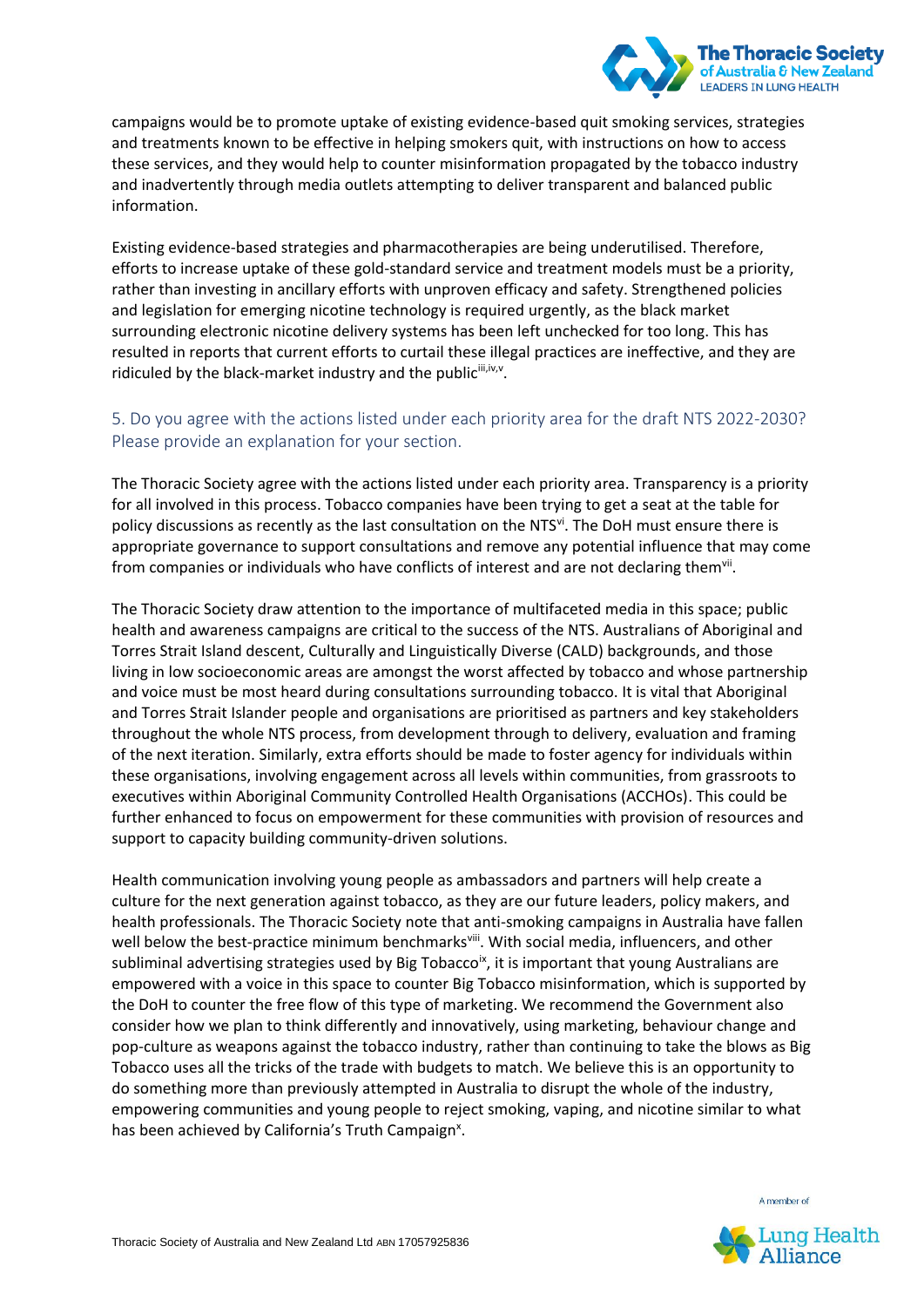

#### 6. Please provide any additional comments you have on the draft NTS 2022-2030.

The Thoracic Society recommend the development of an implementation plan and strategies for the NTS 2022-2030 which should also undergo an opportunity for feedback, by those without conflicting interests to the NTS. This plan should include facilitating stakeholder partnerships and collaborations to support implementation and should be linked with the introduction of national legislation and regulatory frameworks, which in turn will provide a structure to better support the NTS. The Thoracic Society recommends also linking this implementation plan to the budget to ensure its rollout is consultive and effective.

#### Concluding Remarks

The National Tobacco Strategy 2022-2030 is a strategy which aims primarily to improve the health of all Australians by reducing the prevalence of tobacco use and its associated health, social, environmental and economic costs, and the inequalities it causes. The Thoracic Society supports this strategy and thank the Department of Health for the opportunity to respond to this consultation. We hope to continue working together as the strategy is implemented, to tackle respiratory health issues and to improve respiratory health for all Australians.

Yours sincerely,

wahn

Professor John Upham MBBS FRACP FThorSoc PhD TSANZ President